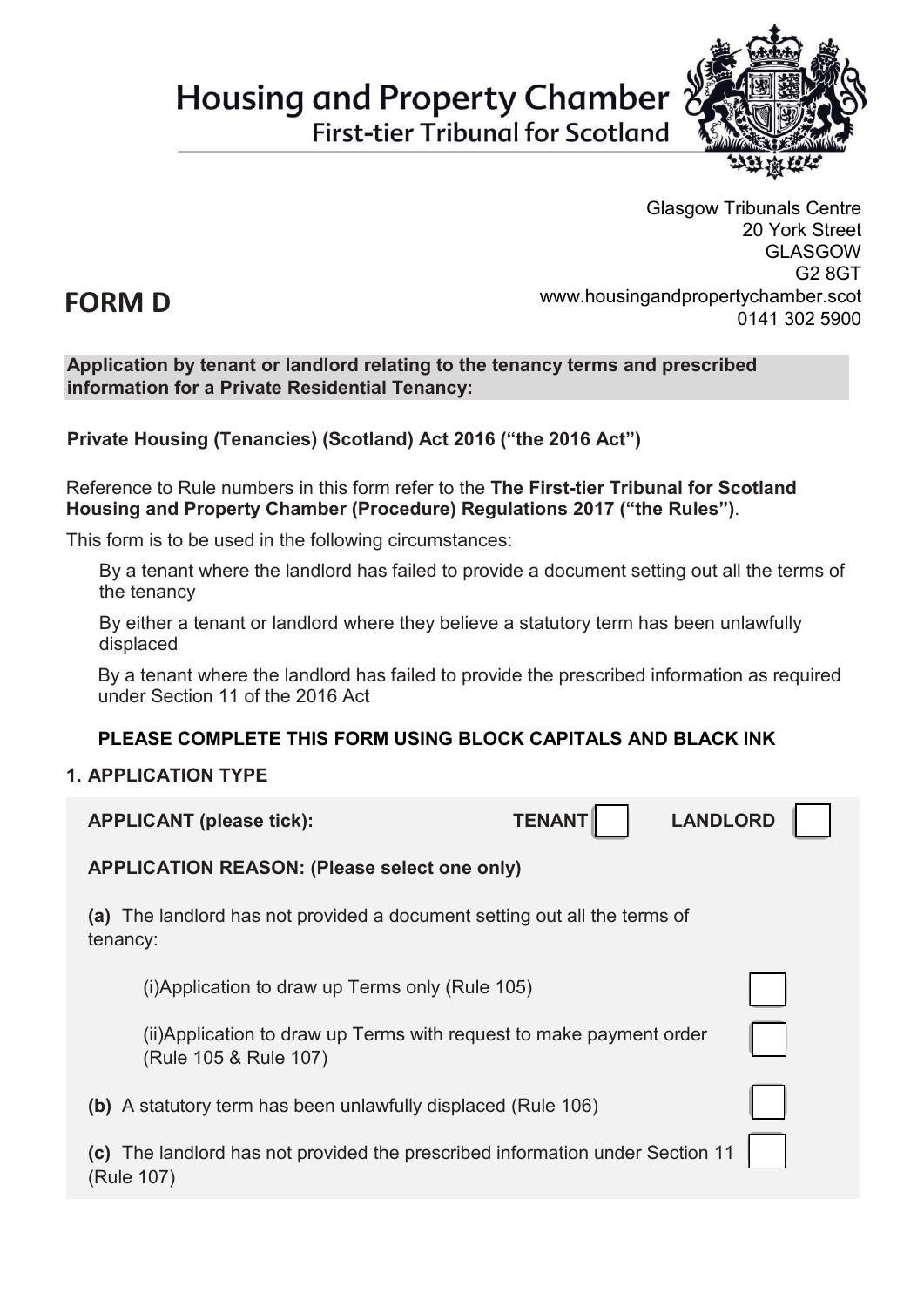**2. LANDLORD DETAILS** (if there is more than one landlord under the tenancy, please include further details on a separate sheet, see Section 2 of **the Notes**)

| $\mathsf{a}$ | Company/organisation name      |  |
|--------------|--------------------------------|--|
| $\mathsf{b}$ | Title (e.g. Mr, Mrs, Miss, Ms) |  |
| $\mathbf{c}$ | First name                     |  |
| d            | Last name                      |  |
| e            | <b>Contact address</b>         |  |
|              |                                |  |
|              |                                |  |
| f            | Contact telephone number       |  |
| $\mathbf{q}$ | Contact email address          |  |
| $\mathsf{h}$ | Landlord registration number   |  |

**3. TENANT DETAILS** (if there is more than one tenant under the tenancy, please confirm if all tenants are making an application and, if so, please include further details on a separate sheet, see Section 3 of **the Notes)**

| a. Title (e.g. Mr, Mrs, Miss, Ms)                        |  |
|----------------------------------------------------------|--|
| b. First name                                            |  |
| Last name<br>C.                                          |  |
| d. Property address                                      |  |
| e. Contact address<br>(If different to property address) |  |
| Contact telephone number<br>f.                           |  |
| g. Contact email address                                 |  |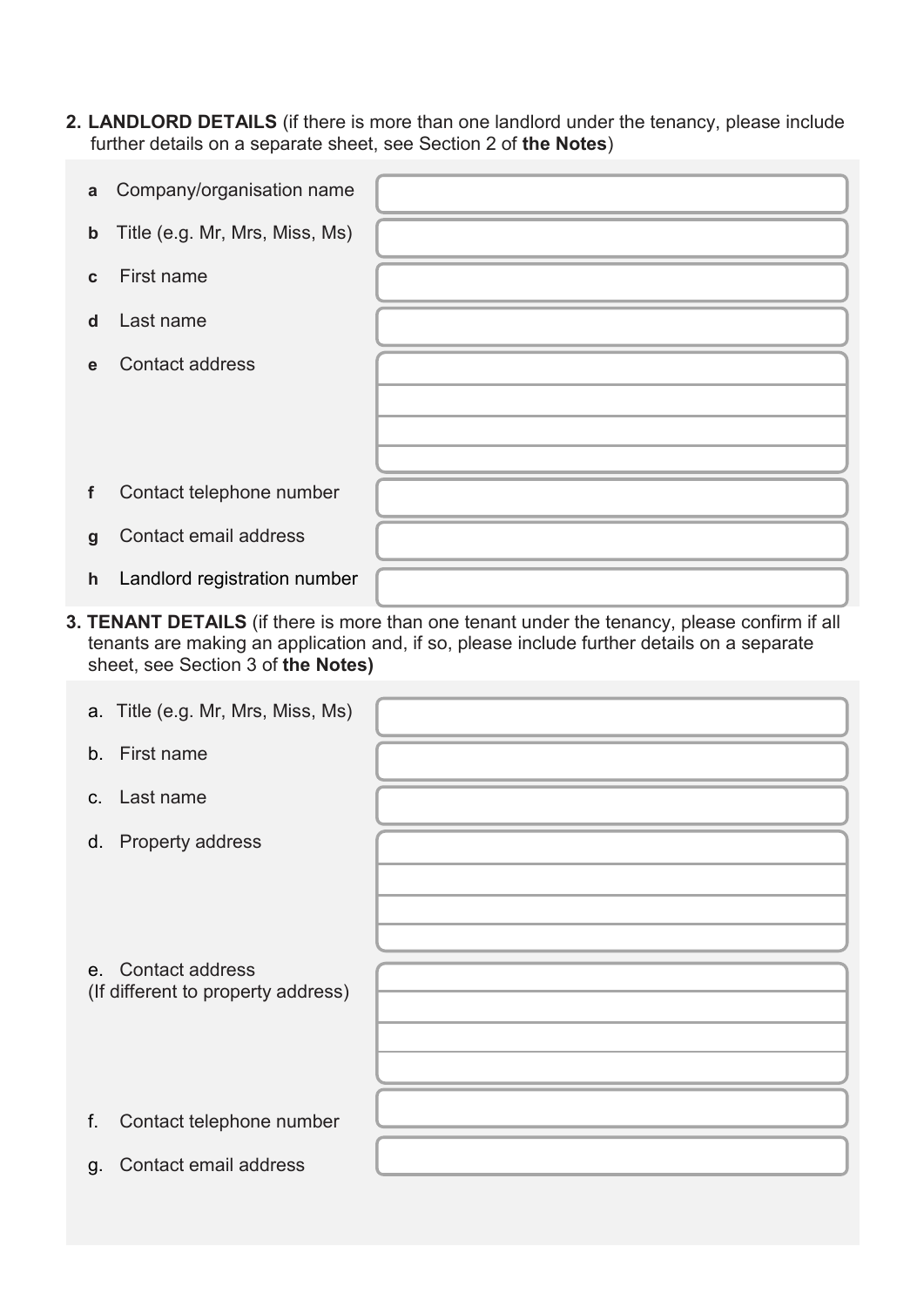# **4. APPLICANT REPRESENTATIVE DETAILS**

Please note if this part is completed, we will correspond only with your nominated representative. If the representative changes, it is important that this is notified immediately to the tribunal

| a Company/organisation name        |  |
|------------------------------------|--|
| <b>b</b> Title (Mr, Mrs, Miss, Ms) |  |
| c First name                       |  |
| d Last name                        |  |
| e Contact address                  |  |
|                                    |  |
|                                    |  |
| f Contact telephone number         |  |
| g Contact email address            |  |
| h Profession                       |  |

#### **5. APPLICATION DETAILS**

Please set out in more detail the reason why you are making the application, and supply any further information in support of your application. Certain application types require you to provide specific information here, please read **Section 5** of the Notes for more information.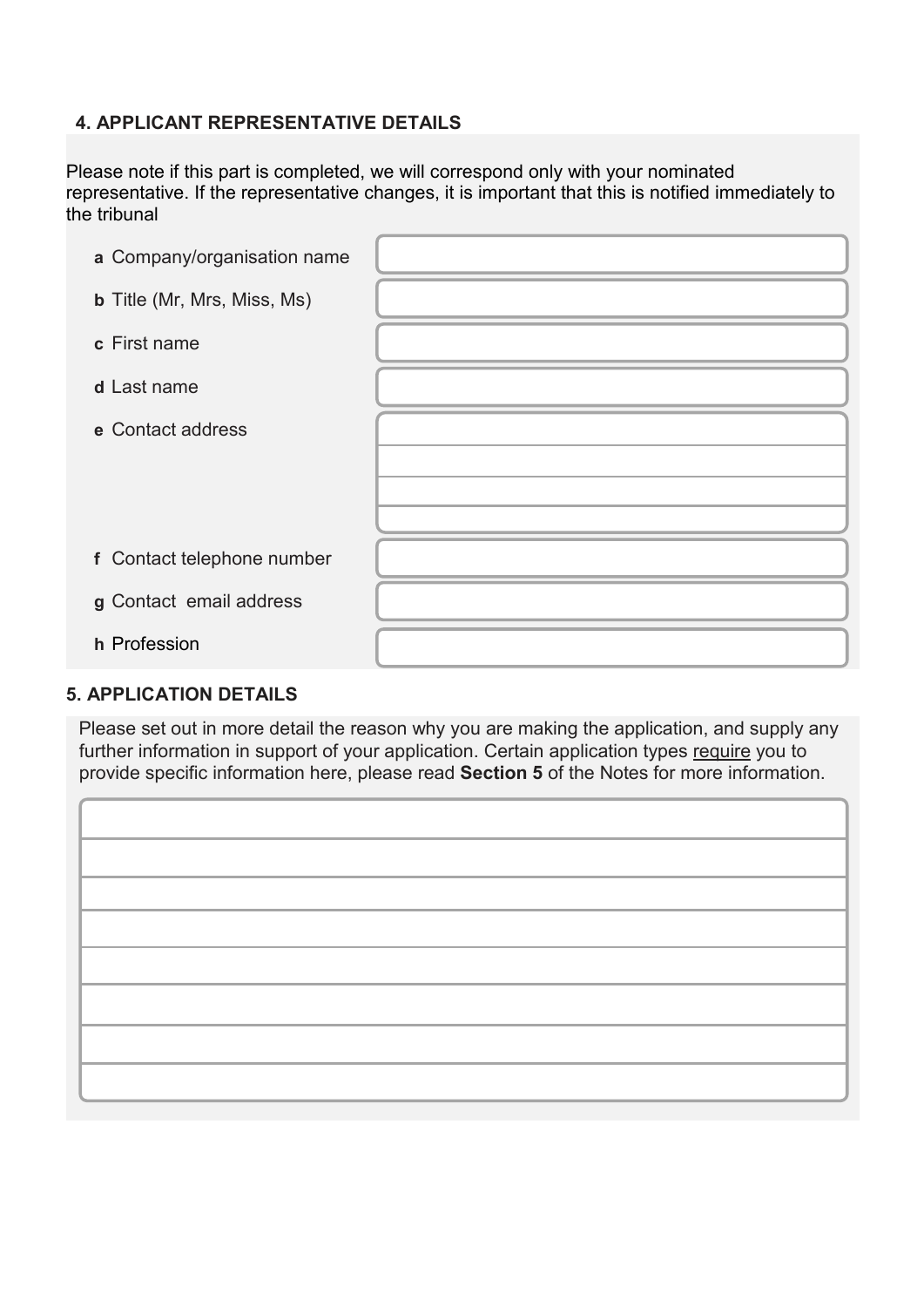#### **6. REQUIRED DOCUMENTS**

Please read **Note 6,** which sets out the required information which you must provide with your application form. You must confirm below the attachments you are including with your application. If you do not provide the information required for the type of application you are making, the application WILL NOT be accepted and will be returned to you.

#### **Application reason:**

- **(a)** The landlord has not provided a document setting out all the terms of tenancy:
- **(i)** Application to draw up Terms only (Rule 105)

The application must be accompanied by:

a copy of the notification to the landlord as required under section 14(3) of the 2016 Act;

a statement of the terms of the tenancy agreed between the landlord and tenant, whether verbally or in writing

**(ii)** Application to draw up Terms with request to make payment order (Rules 105 & 107)

The application must be accompanied by:

| $\vert$ a copy of the notification to the landlord as required under section 14(3) of the 2016 |  |
|------------------------------------------------------------------------------------------------|--|
| Act:                                                                                           |  |

a statement of the terms of the tenancy agreed between the landlord and tenant, whether verbally or in writing

a copy of the notice given to the landlord under section  $16(3)(c)$  of the 2016 Act

**(b)** A statutory term has been unlawfully displaced (Rule 106)

The application must be accompanied by:

a copy of the written terms of tenancy or, if this is not available, as much information about the tenancy as the person can give; and

evidence to support that a statutory term has been unlawfully displaced

**(c)** The landlord has not provided the prescribed information under Section 11 (Rule 107)

The application must be accompanied by:

a copy of the notice given to the landlord under section  $16(3)(c)$  of the 2016 Act